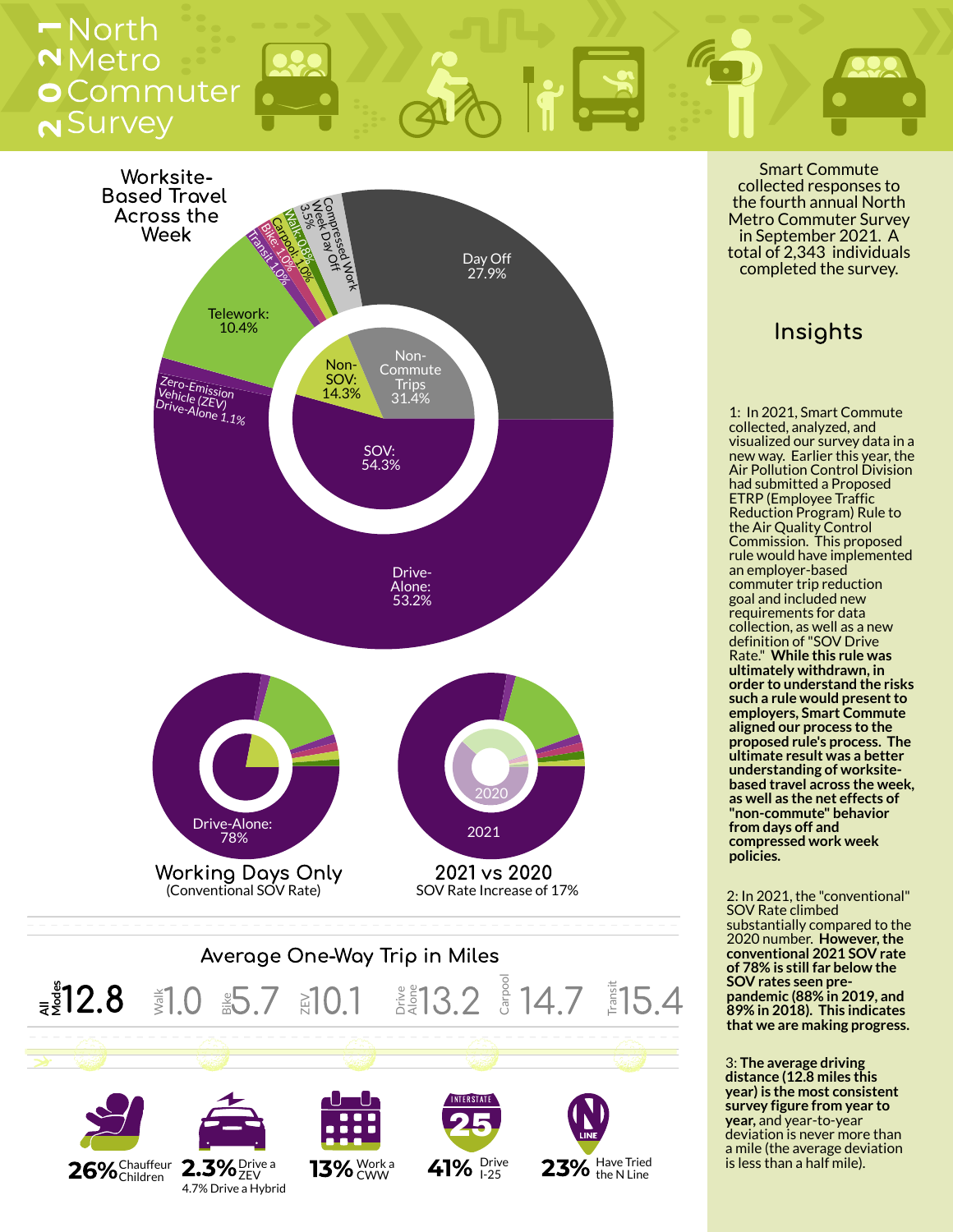# Workplace



### Insights

4: Most respondents are interested in learning more about teleworking. In past years, teleworking has never held the "#1" spot on this chart, with "Transit" or "Biking"typically leading. **With "return to work" policies coming into play in 2021, respondentinterestin remote working options reflect an appetite for the flexibility and work-life balance intrinsic to telework policies** (which focus on parttime remote work rather than full-time remote work, and encourage employees to commute to the office for strategic purposes rather than by default). *Contact Smart Commute for telework policy template documents.*

5: On average, respondents are not confident of internal transportation expertise. **Smart Commute strongly recommends employers identify and promote an internal "employee transportation coordinator" to help provide an intermediary to access transportation information.** *Smart Commute provides expert support to this person so they do not have to have expertise themselves.*

6: Similar to past years, employees are using "passive" communication tools most consistently, with RTD Schedules, Program Flyers, and Employer Emails being the most used programs. **This indicates an opportunity for more active communication and support to commuters.** 

7: As usual, employees are most interested in Flexible Work Schedules, Compressed Work Week policies, and Transit Pass Programs. These are the "trinity" of desired commuter programs, and are generally in the top three in every year's survey results. **This indicates an enduring desire for these programs, and a corresponding lack of implementation.**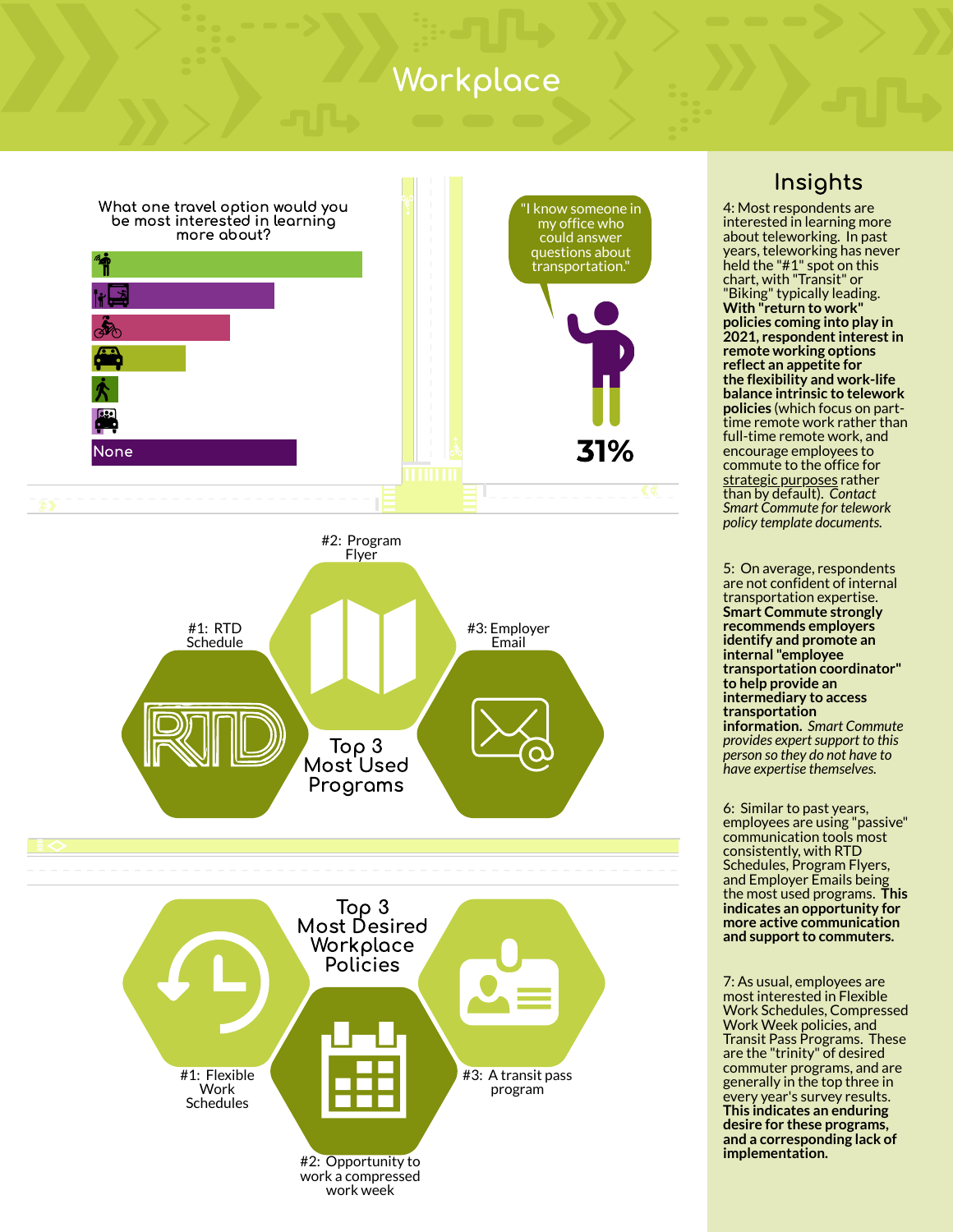## Infrastructure

### What improvements would encourage you to...



*"***People don't necessarily know who lives where. It would be helpfulto have a map showing where other employees live."**

 $\bm{\cup}$ ARPOO $\overline{\phantom{0}}$  $\mathsf E$ ore?

Ability to Carpool Only with Someone I Know Having More Flexibility (at work and in life) Having a More Predictable Schedule Knowing How to Approach Others  $\overline{\phantom{a}}$  Access to a carpooling platform for events Access to a carpooling platform for the airport Understanding Carpooling Tools I do not know how to carpool

### Insights

Smart Commute read over 2,200 unique write-in comments in order to understand concerns for Biking, Walking, Riding Transit, and Carpooling.

Write-in walking comments included frequent mentions of **perceived safety concerns**, especially related to unhoused people.

Write-in biking comments frequently indicated **gaps in the biking network** as a major concern, and requested better inter-community connections.

Write-in transit comments highlighted the ramifications of the significant service reductions that resulted from the COVID pandemic, citing specific drive vs. transit times **in order to explain that transit was not a tenable option with the existing transit network and service frequencies.**

Write in carpool comments mostly related to **concerns about carpooling in a pandemic**, as well as concerns over the perceived loss of personal freedom resulting from a carpool.